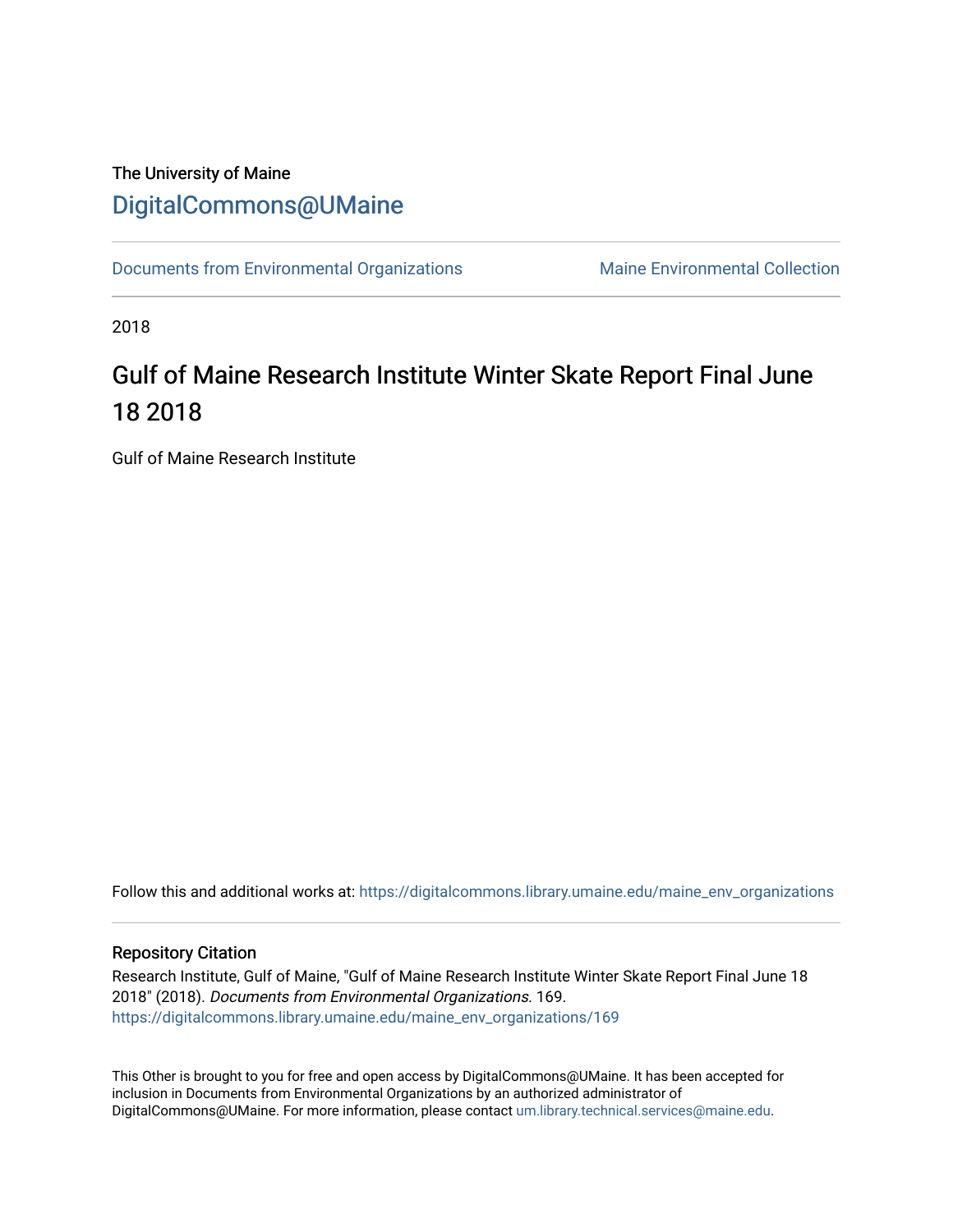

Science. Education. Community.

# **Gulf of Maine Responsibly Harvested Verification Report**

# **Winter Skate**

(*Leucoraja ocellata*)

The fishery is managed by a competent authority and has a management plan in place that incorporates a science-based approach to ensure sustainability.

o *Winter skate is managed by NMFS and the NEFMC under the Northeast Skate Complex Fishery Management Plan. This plan manages fisheries harvesting seven different species of skate, and utilizes the best available science to set biological reference points and harvest restrictions.*

If stock sizes are below management target levels, whether due to natural or man-made causes, management plans are established that enable rebuilding within a specified timeframe.

o *Winter skate is not below management targets. As of 2016, winter skate is not overfished and overfishing is not occurring.*

Sufficient data exists to determine harvest levels.

- o *The last benchmark stock assessment to determine biological reference points was the 2008 Data Poor Working Group report, and the most recent assessment was in 2016, using data poor techniques. The Council sets harvest levels for the wing and bait fisheries based on the assessments, which rely on survey data.*
- $\boxtimes$ Monitoring and compliance measures are in place to ensure acceptable harvest levels.
	- o *Winter skate harvest is monitored through vessel trip reports (VTRs), observers, and dealer reports. Compliance is assessed through consistency throughout these reports as well as enforcement in the field.*
- $\boxtimes$ Enforcement exists to ensure that harvesters follow regulations, and to prevent illegal practices and unreported harvest.
	- o *U.S. Coast Guard, NMFS Office of Law Enforcement agents, and state marine patrol agents enforce the laws and regulations governing the harvest of winter skate.*

 $\boxtimes$ 

 $\boxtimes$ 

 $\boxtimes$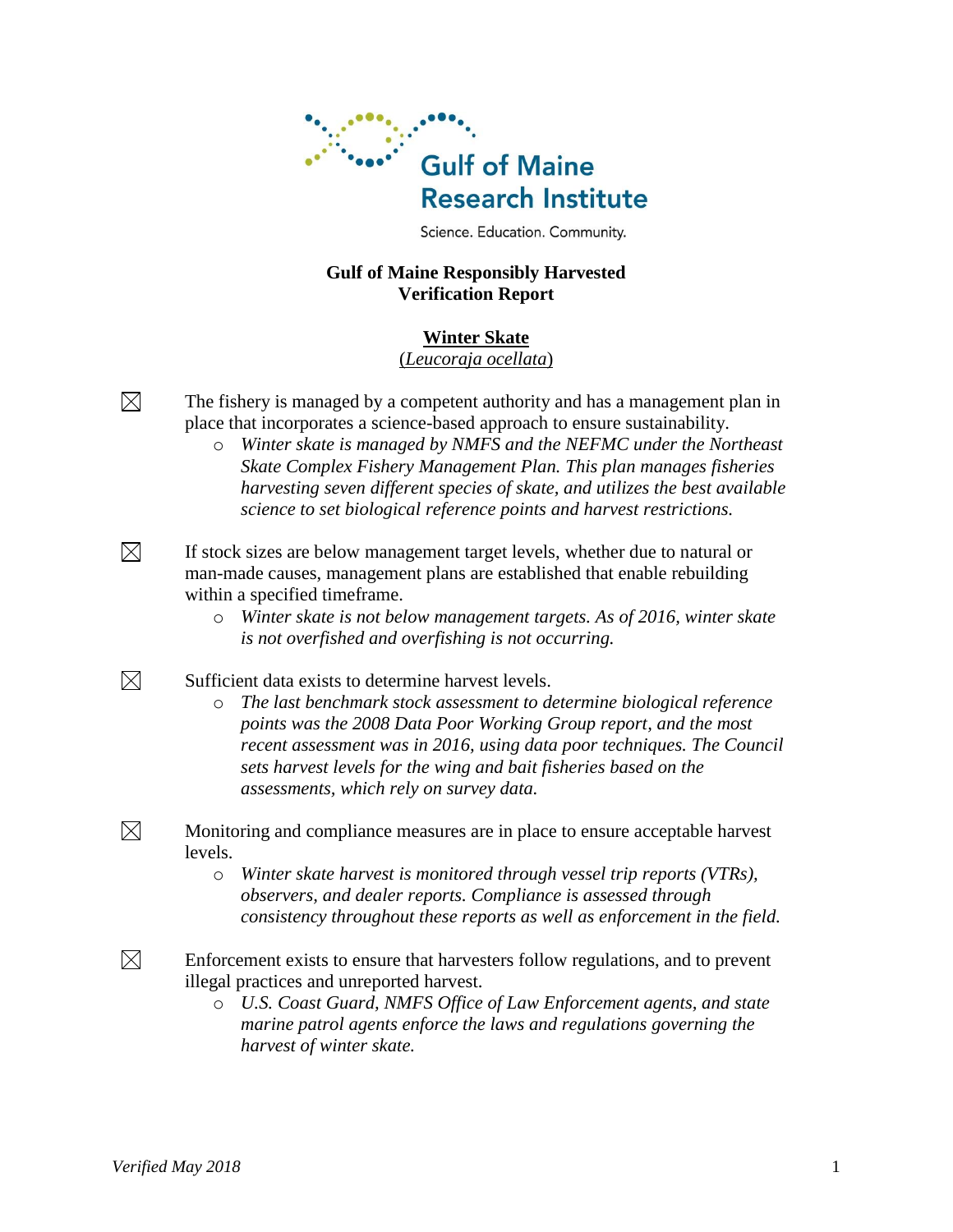#### **I. Definition of the Winter Skate Fishery**

Winter skate (*Leucoraja ocellata)* is harvested from the waters off of Maine, New Hampshire, and Massachusetts in the Gulf of Maine and Georges Bank. While the skate stock unit extends into southern New England and the Mid-Atlantic Bight, this report focuses on the management and harvesting of winter skate in the area outlined by the Gulf of Maine Responsibly Harvested Standard, which includes statistical areas east and north of (and inclusive of) statistical area 526 *(see figure 1 below)*.

Winter skate is primarily landed as incidental catch in the monkfish, scallop, and Northeast multispecies fisheries. It is estimated that 98% of the skate harvested for human consumption is winter skate, which is why this report is focused on winter skate within the complex of skate species. Winter skates are most commonly found in southern New England and on Georges Bank (NMFS 2003). Otter trawling is the most common method of catching winter skate and was responsible for anywhere between 65-86% of total landings between 2002-2009, with the rest landed mostly by gillnets (GARFO 2017).



*Figure 1. Fishery statistical areas for the winter skate stock (NEFSC 2006). "CA" refers to closed areas.*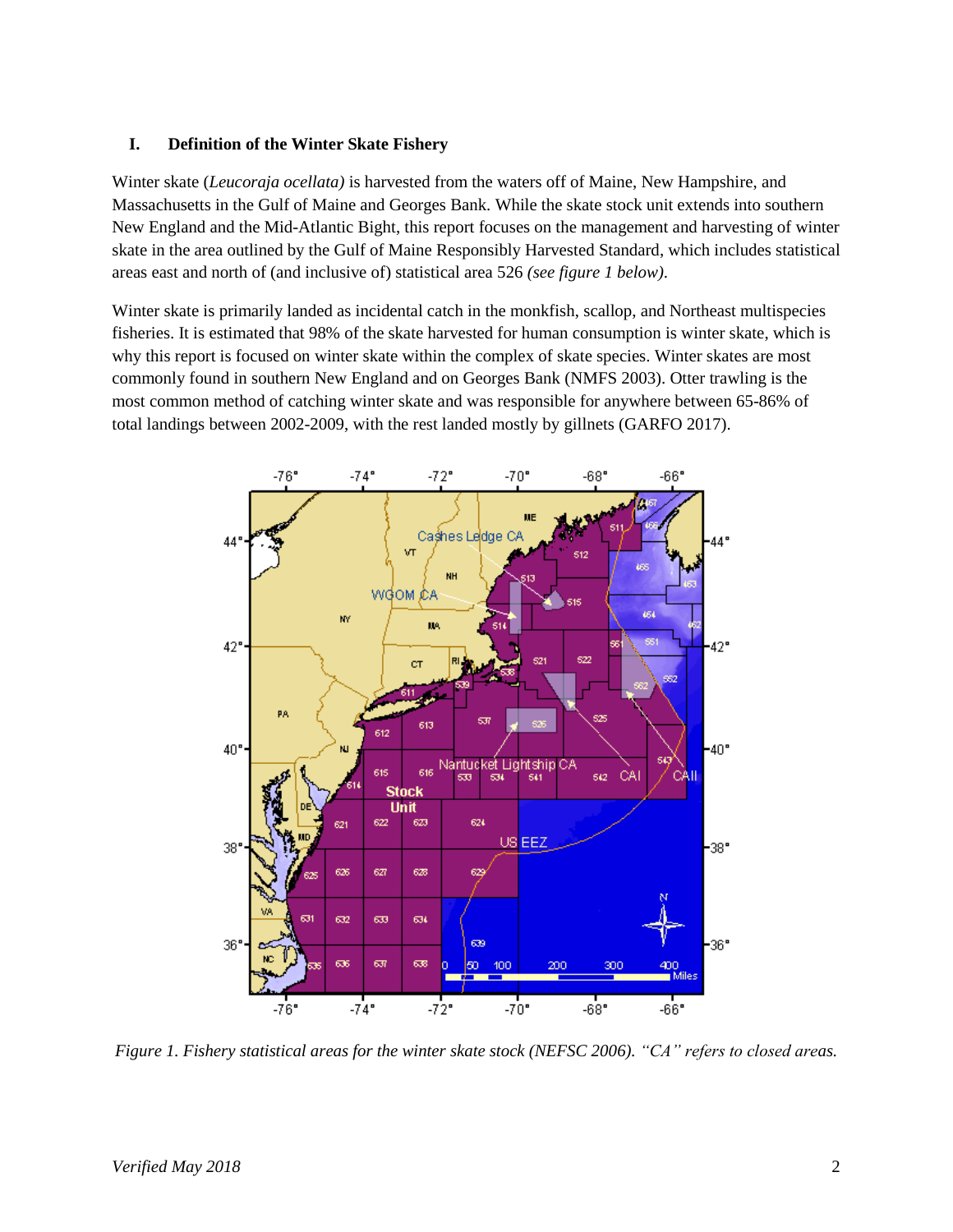*CRITERION: The fishery is managed by a competent authority and has a management plan in place that incorporates a science-based approach to ensure sustainability.*

# **II. Description of Management Authority and Regulatory Process**

Responsibility of winter skate management lies within the [National Marine Fisheries Service \(NMFS\),](http://www.nmfs.noaa.gov/) which is a part of the [National Oceanic and Atmospheric Administration \(NOAA\).](http://www.noaa.gov/) The New England [Fishery Management Council \(NEFMC\)](http://www.nefmc.org/) facilitates the development of winter skate management measures as part of a complex of seven skate species that are managed together as the Northeast Skate Complex. The NEFMC consists of 18 voting members, including the Regional Administrator for NMFS, the principal marine resource management official from each New England state, and governor appointees.

For the Northeast skate complex FMP, a sub-set of NEFMC members form an Oversight Committee. This committee is responsible for the development of the fishery management plan and regulations that are consistent with the ten national standards outlined in the [Magnuson Stevens Act \(MSA\),](http://www.nmfs.noaa.gov/sfa/magact/) which dictate that conservation and management measures shall:

- 1. Prevent overfishing while achieving optimum yield.
- 2. Be based upon the best scientific information available.
- 3. Manage individual stocks as a unit throughout their range, to the extent practicable; interrelated stocks shall be managed as a unit or in close coordination.
- 4. Not discriminate between residents of different states; any allocation of privileges must be fair and equitable.
- 5. Where practicable, promote efficiency, except that no such measure shall have economic allocation as its sole purpose.
- 6. Take into account and allow for variations among and contingencies in fisheries, fishery resources, and catches.
- 7. Minimize costs and avoid duplications, where practicable.
- 8. Take into account the importance of fishery resources to fishing communities to provide for the sustained participation of, and minimize adverse impacts to, such communities (consistent with conservation requirements).
- 9. Minimize bycatch or mortality from bycatch.
- 10. Promote safety of human life at sea.

To help the oversight committee meet these requirements, an Advisory Panel made up of representatives from the fishing industry, scientists, and conservation organizations provides input to management measures. The chairs of the oversight committee provide detailed guidance (terms of reference) to a Skate Plan Development Team (PDT), which consists of scientists, managers and other experts on biology and/or management of skates. The Skate PDT meets at least annually to review the status of the FMP. The review includes annual updates to survey indices, updates to fishery landings and discards, a reevaluation of stock status based on updated survey indices and overfishing definitions, and a determination of whether accountability measures have been triggered. Based on this review, the PDT provides reports to the oversight committee in response to the terms of reference. The PDT meets regularly to provide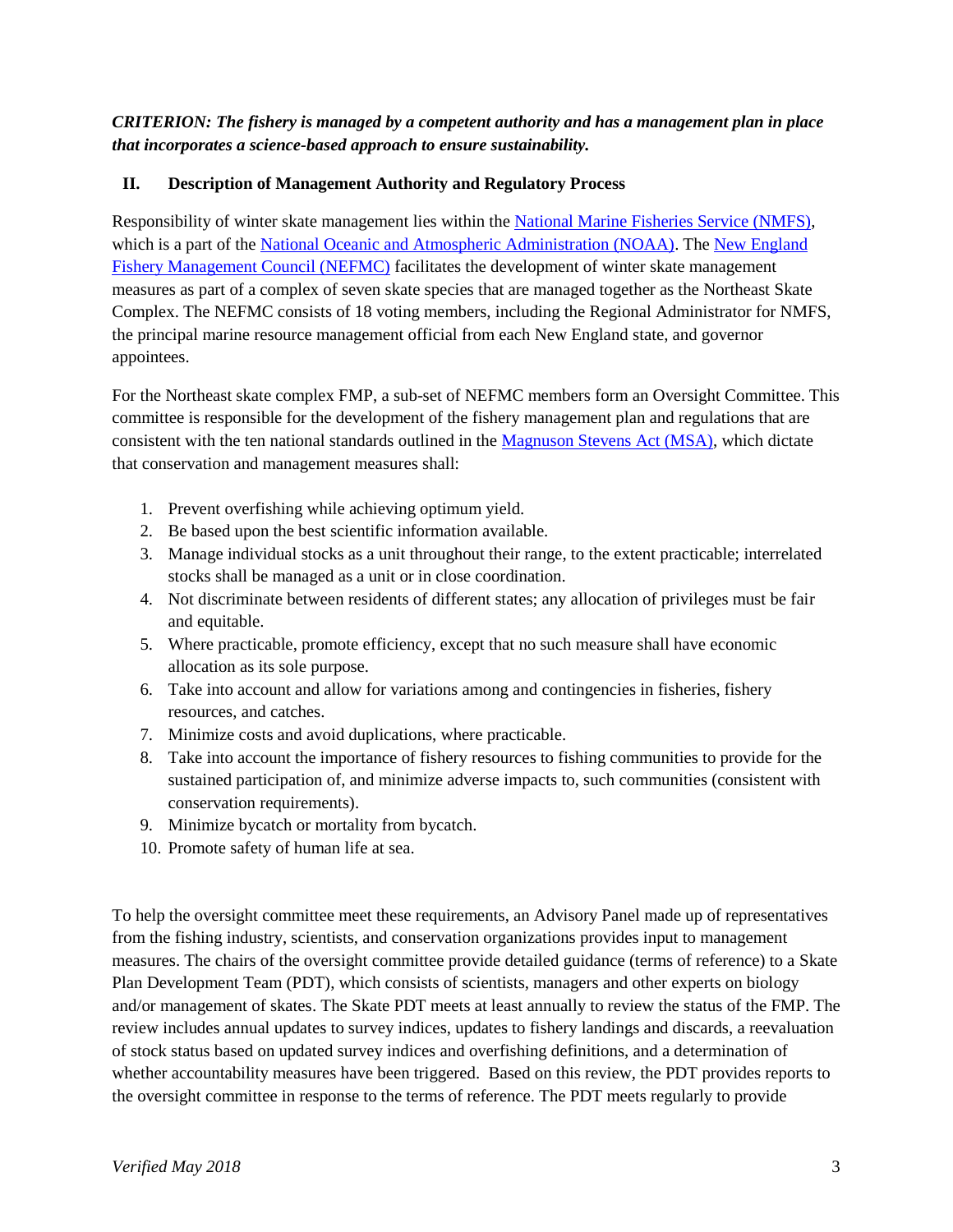analysis of species-related information and to develop issue papers, alternatives, and other documents as appropriate. The NEFMC is also assisted by the members of the Scientific and Statistical Committee (SSC); SSC members review and participate in stock assessment updates, and develop acceptable biological catch (ABC) recommendations that inform management decisions. Figure 2 provides a visual of this process.



*Figure 2. Fishery Management Plan Process (Fiorelli 2008)*

# **III. Northeast Skate Complex Fisheries Management Plan**

The winter skate fishery is managed as part of the Northeast Skate Complex Fisheries Management Plan (FMP), which was developed by the New England Fisheries Management Council (NEFMC) and was implemented in 2003. This management plan includes seven species of skate (winter, little, smooth, thorny, barndoor, rosette, and clearnose) from the New England and Mid-Atlantic coastal regions. When the management plan was first implemented, it was in response to findings that winter, smooth, thorny and barndoor skates were all overfished. As of 2017, the only species that remains overfished is thorny skate, and overfishing is not occurring for any of the seven species (NEFSC 2017).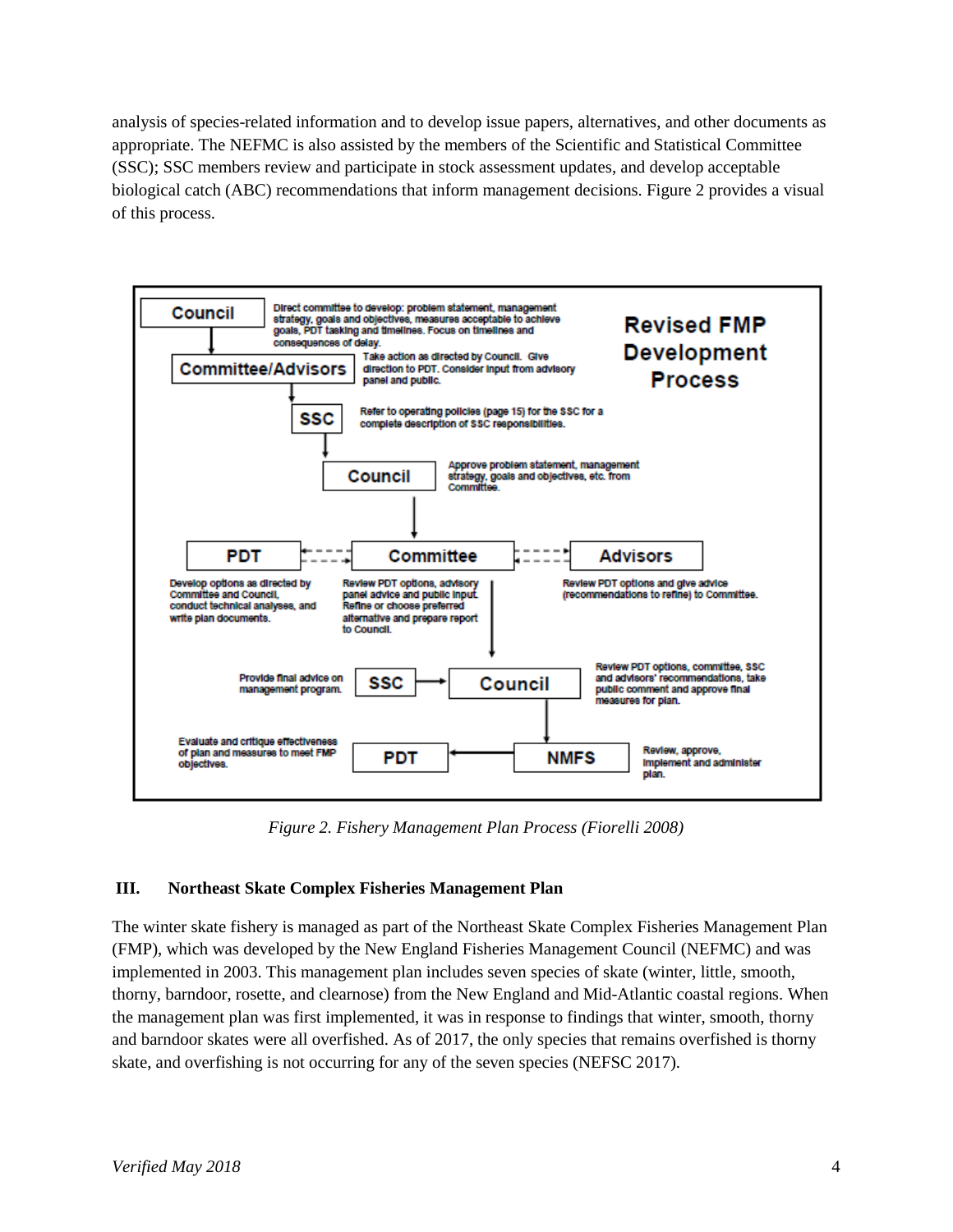The regulations under the FMP include permit requirements for vessels possessing skates and dealers purchasing skates, reporting requirements, possession limits for skate wings and whole skates, and prohibition on the possession of smooth, barndoor and thorny skates. Skates are often caught as incidental catch as part of the Northeast (NE) multispecies, scallop, and monkfish fisheries, so the skate FMP also includes management measures stipulated in those three FMPs. In order to prevent overfishing and rebuild overfished stocks in the skate complex, rules have been implemented through management measures in the skate complex, management measures in the related FMPs (NE multispecies, scallop, and monkfish), or a combination of both (NEFMC 2003).

To possess, land, or sell skates, an open access commercial skate permit is required. Skates are targeted by two different fisheries: one for bait (primarily for the lobster industry) and one for wings for human consumption. The management plan focuses on bait and wings separately, allocating percentages of the quota to each part of the fishery (GARFO 2016). Quotas are set for the directed fishery, while incidental catch landings are managed by possession limits for permit categories A and B days-at-sea (DAS) vessels, as well as non-DAS vessels, including those that operate within NE multispecies sectors.

The bait fishery is a historical and directed fishery. While little skates are the targeted species for the bait fishery, juvenile winter skates can be misidentified as little skates and thus are sometimes landed as bait. Less than 10% of bait landings are estimated to be juvenile winter skates, and the remaining 90% or more of bait landings are little skates (NMFS 2014).

Unlike the directed bait fishery, skate wings have historically been harvested as incidental catch from the NE multispecies, scallop, and monkfish fisheries. In the 1990s, skate wings became a much more directed fishery as fishermen shifted from overharvested species to species that were promoted as "underutilized," including skates and dogfish (NEFSC 2008). Today, winter skate wings account for 98% of total skate wings landed. The market prefers winter skate wings, and other types of skates desired by the market for their wings are typically only caught further south in the mid-Atlantic (personal communication, NEFMC staff). The remaining 2% are two other large species of skate that are currently prohibited, barndoor and thorny. However, this is considered a very high compliance rate for prohibited species regulations (Curtis; Sosebee 2016). Additionally, the prohibition on harvesting barndoor skates is in the process of being removed, and the NEFMC is developing management measures for barndoor harvest in the future. Table 1 depicts the different fisheries and Vessel Monitoring System (VMS) declarations under which skate is landed (NEFMC 2017).

| Table 1. Total Skate Landings (lbs live weight) by program in FY 2014 |             |            |  |  |  |
|-----------------------------------------------------------------------|-------------|------------|--|--|--|
| <b>VMS</b> Declaration                                                | <b>Bait</b> | Wing       |  |  |  |
| Multispecies Sector                                                   | 3,104,650   | 10,640,649 |  |  |  |
| Multispecies Common Pool                                              | 303,450     | 332,955    |  |  |  |
| Monkfish                                                              | 29,864      | 9,811,186  |  |  |  |
| Scallop                                                               | <b>NA</b>   | 42,082     |  |  |  |
| No Declaration $1$                                                    | 4,212,412   | 2,293,265  |  |  |  |
| Declare Out-of-Fishery <sup>2</sup>                                   | 1,736,170   | 988,655    |  |  |  |

<sup>1</sup> *"No declaration" means skate has been landed during a trip that was exempt from VMS.*

 $\overline{\phantom{a}}$ 

*<sup>2</sup> "Declare Out-of-Fishery" means to declare out of the groundfish fishery for a trip, or in other words, fishing for a species that does not require a declaration (e.g. squid, or a research trip). Skates are still allowed to be landed.*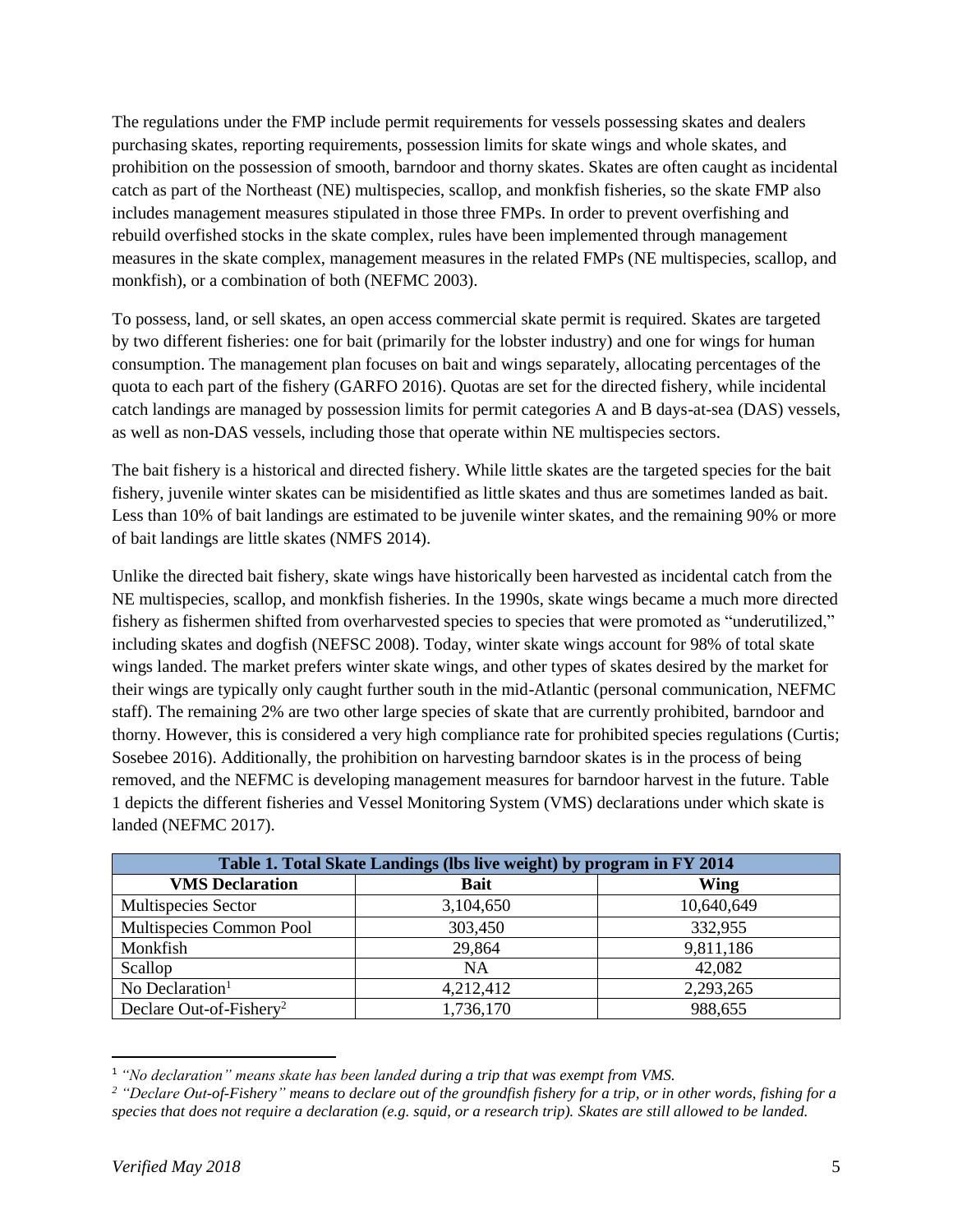The Magnuson-Stevens Reauthorization Act (MSRA) of 2006 requires the NEFMC to determine Annual Catch Limits (ACLs) and Accountability Measures (AMs) (like size limits, trip limits, gear restrictions, or closures) that prevent overfishing or enable rebuilding within specified time frames for all stocks/species under management. Recommendations for an ACL and acceptable biological catch (ABC) are developed by the PDT. The Scientific and Statistical Committee (SSC) recommends an ABC, and the NEFMC approves final ACLs, but cannot exceed the SSC's recommendations. ACLs may be broken into subcomponents for different segments of the fishery, including state waters, commercial, recreational, etc. Accountability measures can be implemented in-season as management actions to prevent reaching or exceeding the ACL, or they can be corrective post-season management actions that address overages of an ACL.

In 2009, Amendment 3 implemented an ACL framework based on survey biomass indices which were used to update biological reference points for all species within the skate complex. This amendment also introduced seasonal quotas for the bait fishery, possession limits, Annual Catch Targets (ACTs) and Total Allowable Landings (TALs) for wings and bait to improve management of the fishery (NMFS 2009). Framework Adjustment 1 under this amendment set seasonal skate wing possession limits so that the fishery could be open year round, and also allowed vessels landing skate wings to land the carcasses as bait (NMFS 2011).

Accountability measures under the skate FMP are as follows: If the Total Allowable Landings (TAL) are exceeded by 5%, the Regional Administrator will reduce the possession limit in the next fishing year by 1% for each 1% of the overage. In the case of an ACL overage, the buffer between the ACL and ACT will be increased by 1% in the following fishing year for every 1% of the overage. If the Council fails to correct any overages, the Regional Administrator can implement the adjustments that are needed to prevent further overages or overfishing.

In 2014, Framework Adjustment 2 required species-specific reporting for the first time (NMFS 2014). Fishermen are now required to report specific skate species on vessel trip reports (NMFS 2016).

*CRITERION: If stock sizes are below management target levels, whether due to natural or man-made causes, management plans are established that enable rebuilding within a specified timeframe.*

*CRITERION: Sufficient data exist to determine harvest levels.*

# **IV. Winter Skate Data**

#### *Stock Status*

Within the Skate Complex FMP, biological reference points (BRPs) are estimated from survey data since commercial catches have not been accurately reported by species. The last benchmark stock assessment for the Skate Complex was the 2008 Data Poor Stocks Working Group (DPWG), but survey data is used to provide annual updates and assessments of the biomass. The most recent assessment of the skate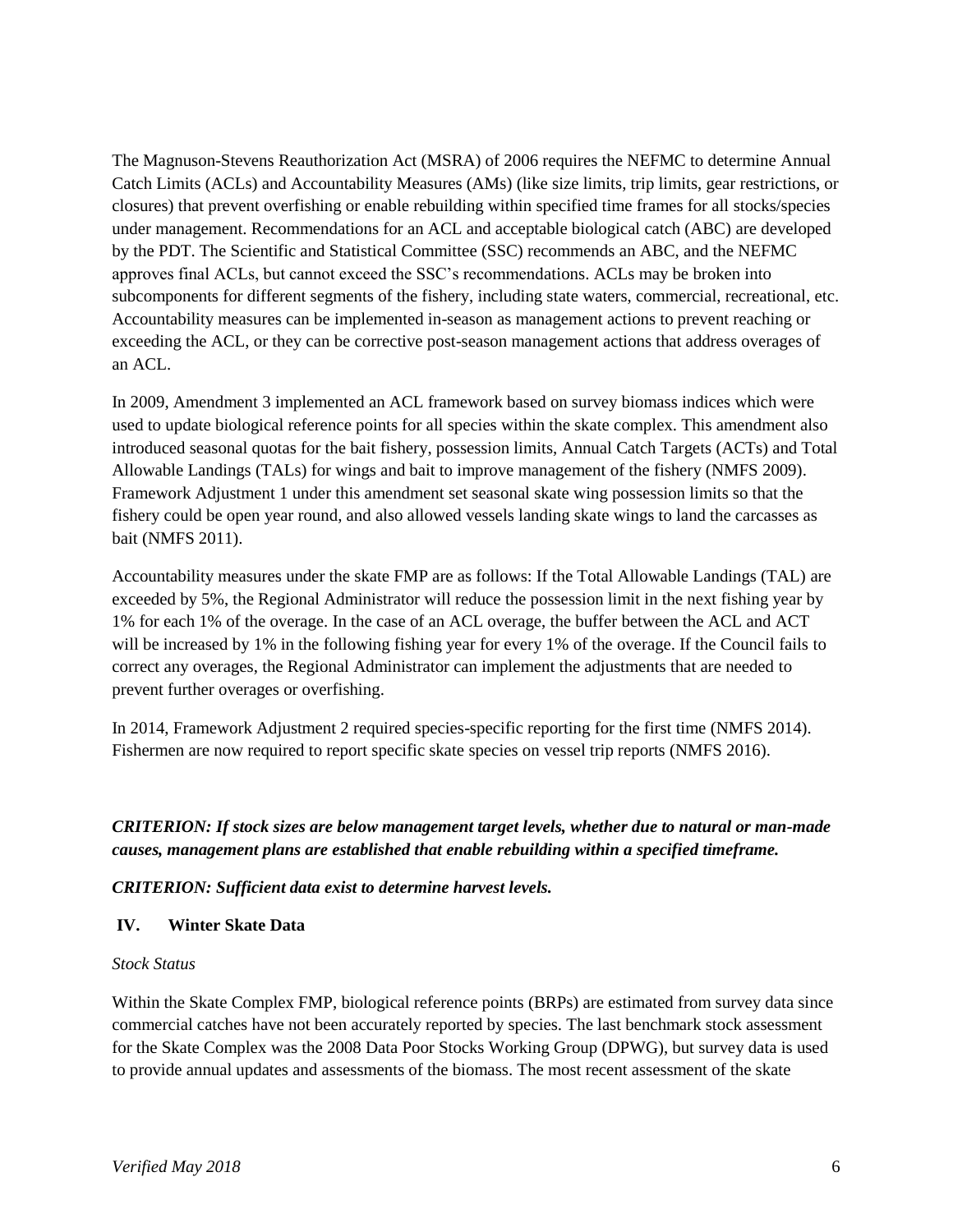complex occurred in 2016 (NEFSC 2017). The proxy for  $B_{MSY}$  for skates is the 75<sup>th</sup> percentile of the survey biomass index time series for each species.

The biomass proxies are quantified as the stratified average weight-per-tow from the survey data (NMFS 2009). The BRPs, as well as the winter skate biomass index, from the most recent stock update based on the 2014-2016 NEFSC autumn survey are in Table 2 below (NEFSC 2017).

| Table 2. 2016 Winter Skate Biological Reference Points |               |  |  |  |
|--------------------------------------------------------|---------------|--|--|--|
| <b>B</b> <sub>MSY</sub> proxy                          | 5.66 $kg/tow$ |  |  |  |
| $B_{threshold}$                                        | $2.83$ kg/tow |  |  |  |
| 2014-16 Biomass Index                                  | $6.65$ kg/tow |  |  |  |

For the skate complex, the overfishing threshold is based on changes in survey biomass indices because the fishing mortality reference points developed the first time skates were assessed (SARC 30 in 1999) were not accepted by the NEFMC and a different method for evaluating fishing mortality was developed by the PDT (NEFSC 2008). If the three-year moving average for winter skate biomass indices declines by more than the average coefficient of variation (CV) of the survey time series, then F is assumed to be greater than F at Maximum Sustainable Yield  $(F_{MSY})$  and overfishing is occurring.

The winter skate biomass index in 2016 was above the  $B_{MSY}$  proxy and above the  $B_{threshold}$ , thus the stock is not overfished. Since the 2014-2016 average survey biomass index is greater than the 2013-2015 year index by 24.42%, overfishing is not occurring (NEFSC 2017).





The fishing mortality reference points are based on changes in survey biomass indices. If the three-year moving average of the survey biomass index for a skate species declines by more than the average coefficient of variation of the survey time series, then fishing mortality is assumed to be greater than  $F_{MSY}$ and overfishing is occurring. The 2014-16 average index was above the 2013-15 index by 24.2%, therefore this stock is not overfished and overfishing is not occurring.

# *Sources of Uncertainty*

The sources of uncertainty recognized in the 2016 Northeast Skate Complex stock status update, and stretching back to the 2008 Data Poor Working Group are listed below: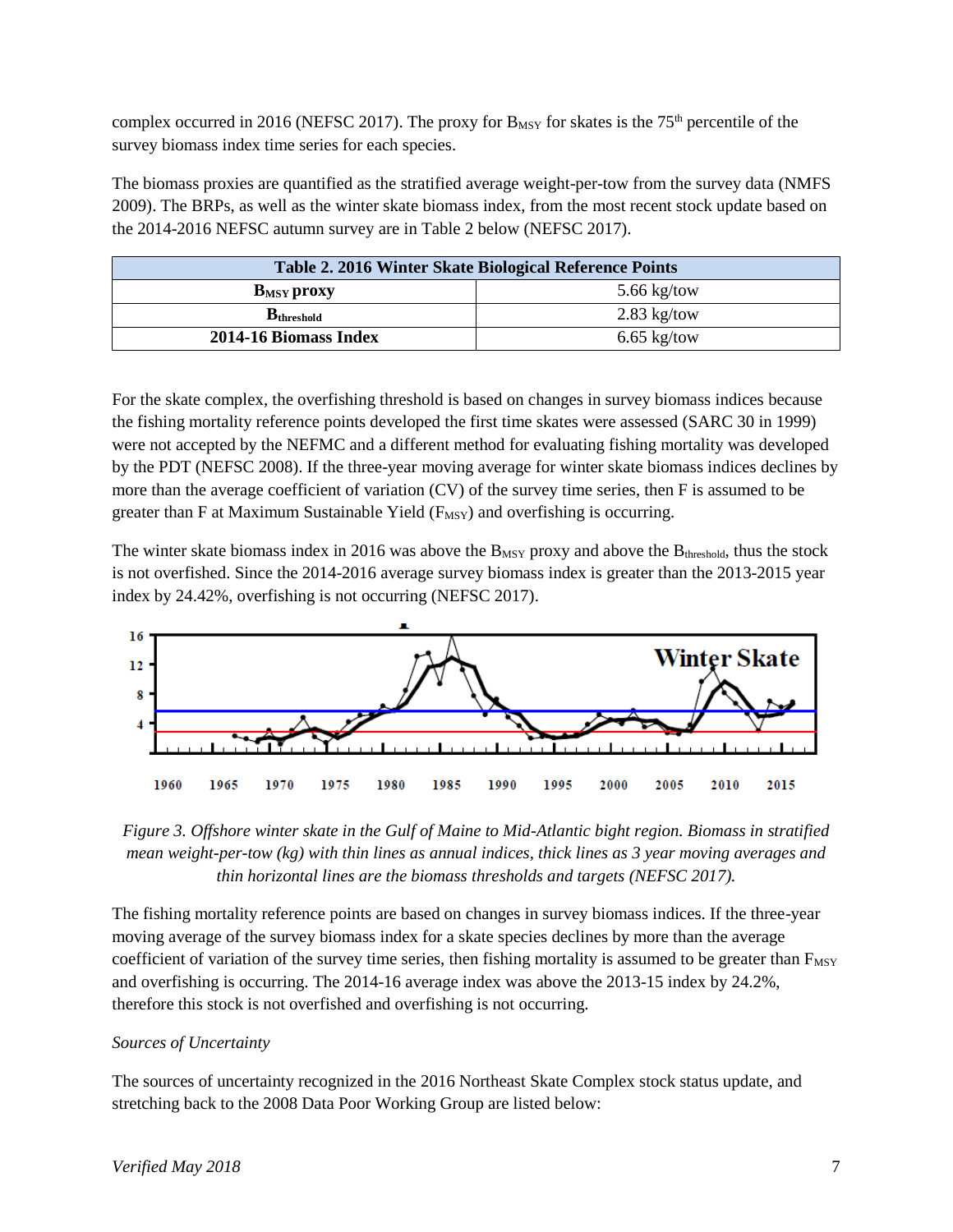- 1. Species composition of the discards. Since the 2008 Data Poor Working Group assessment, information regarding discards has improved, although species composition remains an issue. Discards have been decreasing, and skate discards in 2016 were estimated to be 10,434 mt in dead discards (NEFMC 2017). Discard mortality is assumed for the majority of species and gear types, although some recent work has been done to improve estimates for different gear types. Winter skate discard mortality rates were revised from 50% in trawl gear to 9%, for example.
- 2. The overfishing definitions are not based on fishing activity, but are based on changes in trawl survey indices. Distribution shifts may influence trawl survey biomass.
- 3. There are life history gaps for some species in the complex.
- 4. A high percentage of the catch is discards, which are difficult to monitor.

To address these uncertainties, landings and catch data must be species-specific to improve understanding on a stock by stock basis. This began with the implementation of Framework Adjustment 2, for which the reporting requirements went into place in August 2016 (NMFS 2016a). The development of appropriate models and several years of length and age sampling from the commercial fishery and research vessels will be required to improve understanding of life history traits and population dynamics (NEFSC 2008).

#### *Stock History*

Skate landings have been recorded in New England fisheries since the 1800s, but did not become significant until the 1950s and 1960s. In 1969, skate landings were as high as 9,500 metric tons (mt), but subsequently dropped to 800 mt by 1981 (NEFSC 2008).

Due to the rise in demand for lobster bait and an increased export market for wings, skate landings have generally increased since the 1980s. In 1993, landings reached 12,900 mt, but declined again to 7,200 mt in 1995. Commercial landings peaked in 2004 at 16,073 mt, the highest on record. This landings data is not specific to winter skate, however 98% of wing landings are estimated to be winter skate and around 10% of bait landings are likely juvenile winter skate (Curtis, Sosebee 2016). Figure 4 shows landings trends for bait and wings in recent years (NEFMC 2017).



*Figure 4. Bait and wing landings (mt) from fishing years 2009-2016 (NEFMC 2017).*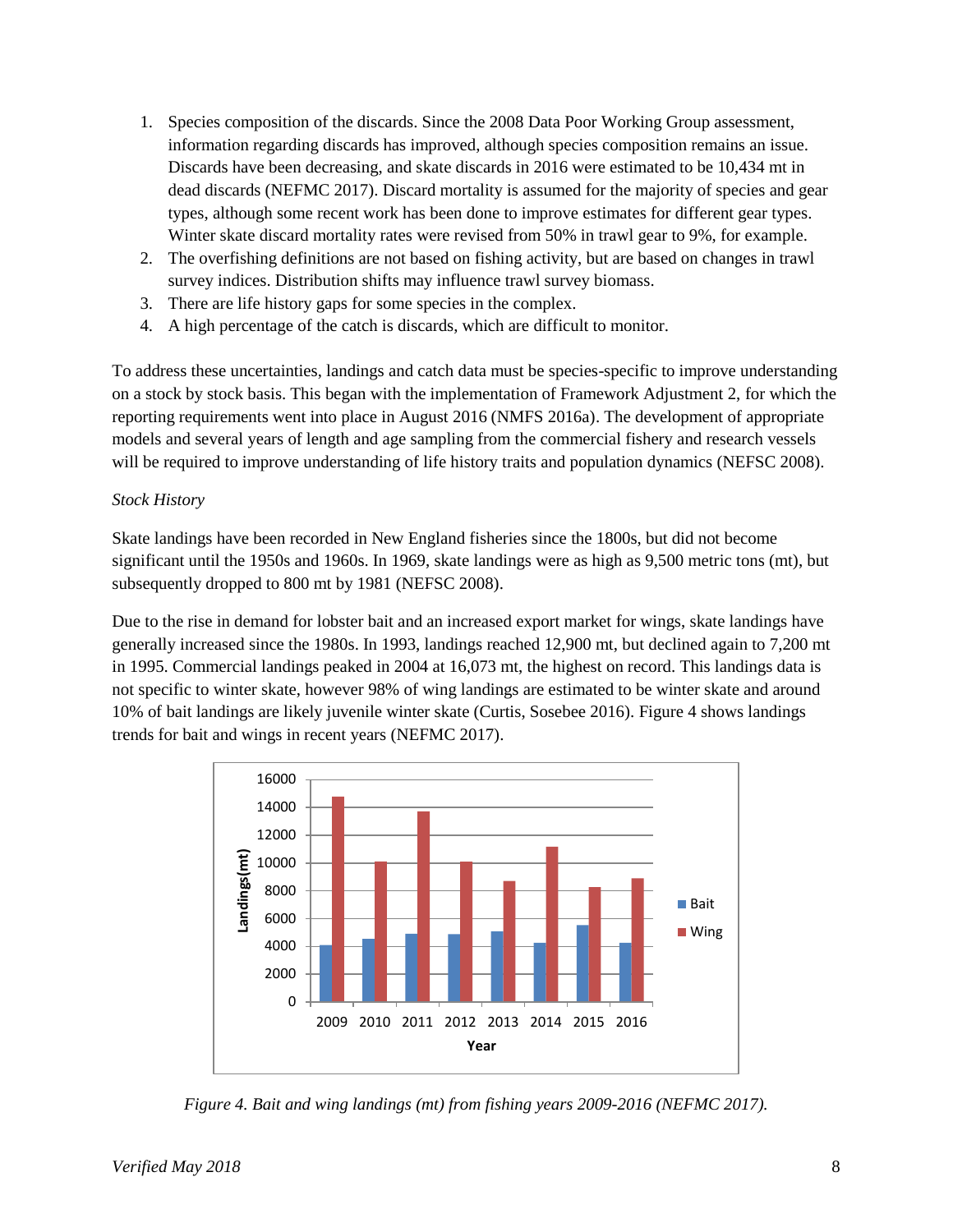# *Harvest Levels*

The NEFMC approved Framework Adjustment 5 in 2017, updating Acceptable Biological Catch, Annual Catch Limits and Targets, and Total Allowable Landings based on the best scientific information available. The wing fishery was allocated 66.5% of the TAL, and 33.5% was allocated to the bait fishery. These quotas are designed to account for both scientific and management uncertainties. These TALs are shown in Table 3 (NEFMCa 2017).

| Table 3. 2018-2019 Skate Specifications  |                                                      |  |  |  |
|------------------------------------------|------------------------------------------------------|--|--|--|
| <b>Overfishing Limit (OFL)</b>           | Undefined                                            |  |  |  |
| <b>Acceptable Biological Catch (ABC)</b> | 31,327 mt                                            |  |  |  |
| <b>Annual Catch Limit (ACL)</b>          | 31,327 mt                                            |  |  |  |
| <b>Annual Catch Target (ACT)</b>         | 23,495 mt                                            |  |  |  |
| <b>Total Allowable Landings (TAL)</b>    | 13,157 mt (wing TAL 8,749 mt, bait TAL 4,408)<br>mt) |  |  |  |

Possession limits per trip are also established for skates. For skate wings caught incidentally on NE multispecies, scallop, or monkfish vessels, as well as non-DAS vessels, the possession limits are shown below in Table 4 (NMFS 2016a). These limits will roll over into fishing year 2018, as no changes have been proposed.

| Table 4. Possession limits for Fishing Years 2016-2017 |                         |                                      |  |  |  |
|--------------------------------------------------------|-------------------------|--------------------------------------|--|--|--|
| Vessel                                                 | <b>Season</b>           | Trip limits (lbs)<br>for skate wings |  |  |  |
| NE Multispecies,<br>Scallop, or Monkfish<br><b>DAS</b> | Season 1 (May 1-Aug 31) | 2,600                                |  |  |  |
|                                                        | Season 2 (Sep 1-Apr 30) | 4,100                                |  |  |  |
| NE Multispecies B<br>DAS                               | May 1-Apr 30            | 220                                  |  |  |  |
| Non-DAS                                                | May 1-Apr 30            | 500                                  |  |  |  |

Framework Adjustment 4, approved by NOAA and set to take effect in March 2018, separated skate bait possession limits from the wing fishery's limits, with the goal of better controlling the catch of bait. See Table 5 below for the new bait possession limits (NMFS 2018).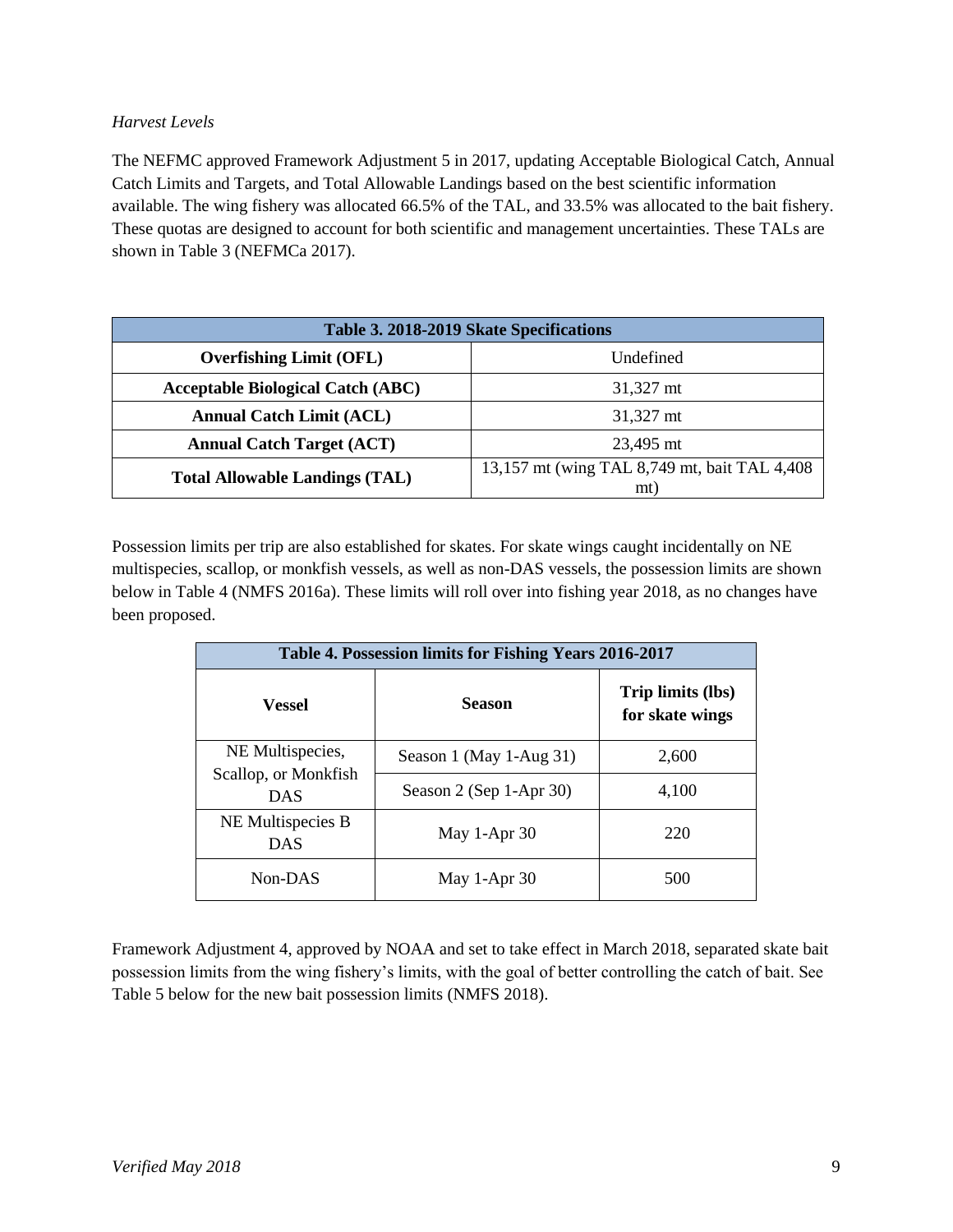| <b>Table 5. Skate Bait Fishery Seasons and Possession Limits</b> |                   |                  |                  |                     |  |
|------------------------------------------------------------------|-------------------|------------------|------------------|---------------------|--|
| Season                                                           | Percentage of     | Possession Limit | Trigger for      | Incidental          |  |
|                                                                  | <b>Skate Bait</b> |                  | implementing an  | possession limit    |  |
|                                                                  | <b>TAL</b>        |                  | in-season        | for skate bait once |  |
|                                                                  |                   |                  | possession limit | a trigger has been  |  |
|                                                                  |                   |                  | adjustment       | reached             |  |
| 1 (May $1 - July 31$ )                                           | 30.8%             | 25,000 lbs       | 90% of seasonal  | 8,000 lbs           |  |
|                                                                  |                   |                  | TAL              |                     |  |
| $2 (Aug 1 - Oct 31)$                                             | 37.1%             | 25,000 lbs       | 90% of seasonal  | 8,000 lbs           |  |
|                                                                  |                   |                  | <b>TAL</b>       |                     |  |
| $3$ (Nov 1 – April 30)                                           | Remainder         | 12,000 lbs       | 80% of seasonal  | 8,000 lbs           |  |
|                                                                  |                   |                  | TAL              |                     |  |

#### *CRITERION: Monitoring and compliance measures are in place to ensure acceptable harvest levels.*

#### **V. Monitoring**

The National Marine Fisheries Service (NMFS) has the primary responsibility for monitoring and surveillance of the Northeast Skate Complex. The monitoring programs in place provide information to scientists and managers about when, where, and how fish are caught. In addition to information about fish that are landed, the monitoring programs can provide information about species that are not landed. For example, in support of the Marine Mammal Protection Act (MMPA) and the Endangered Species Act (ESA), observers record interactions with protected and endangered species.

Vessels are required to submit vessel trip reports (VTRs) for each fishing trip, which provide details on type of gear fished, area fished, species caught (and discarded), dealer information, and port of landing information, in addition to other details. These reports are due to the National Marine Fisheries Service on a weekly basis. When fishing in certain areas, such as the Eastern U.S./Canada Area, vessels are required to submit daily VTRs.

In 2014, Framework Adjustment 2 included a management measure that requires species-specific landings to be reported in order to improve understanding of skate landings composition. This reporting requirement was implemented in August 2016 (NMFS 2016a).

The New England Fisheries Observer Program (NEFOP) employs 8% at-sea observer coverage, as well as port sampling for the skate fleet. The final rule for Standardized Bycatch Reporting Methodology (SBRM) states that the Regional Administrator and the Science and Research Director will allocate at-sea observer coverage to the applicable fisheries of the Northeast Region sufficient to achieve a statistically significant sample (measured as the coefficient of variation [CV]) no greater than 30% for each stock it manages (73 FR 4736; January 28, 2008). In addition, vessels fishing in Special Access Programs (SAPs) are required to contact NEFOP prior to their trip to determine if they will have observer coverage. There are also shore-side port samplers who periodically work at fish auctions and exchanges taking biological samples. This program ensures compliance with the MSA in addition to the Endangered Species Act (ESA) and the Marine Mammal Protection Act (MMPA).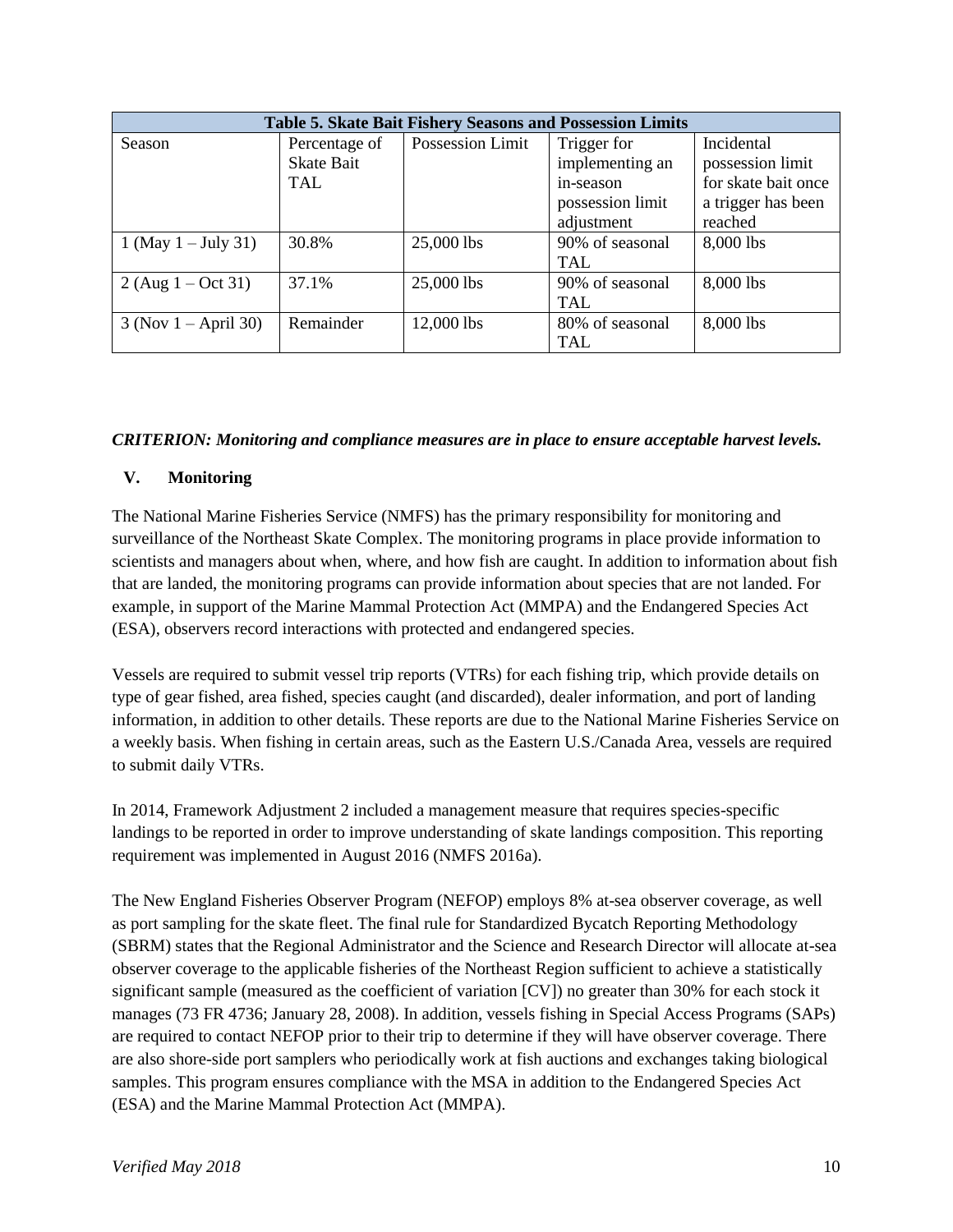Skate trips are subject to at-sea monitoring (ASM) coverage only in specific cases where a vessel has a Northeast Multispecies permit *and* is fishing such that the vessel's groundfish discards would count against their allocation. This ASM coverage is designed to address discard questions in the NE Multispecies fishery. As skate vessels operate primarily under days-at-sea with trip limits, there is no requirement for ASM specific to skate.

Shore-side, there is 100% electronic dealer reporting on a weekly basis, which includes, but is not limited to, unique trip identifier, quantity of species landed, price per unit by species, and port and state landed.

# *CRITERION: Enforcement exists to ensure that harvesters follow regulations, and to prevent illegal practices and unreported harvest.*

# **VI. Enforcement**

In general, enforcement of the NE Skate Complex FMP is coordinated through NOAA's Office of Law Enforcement (OLE). OLE Special Agents and Enforcement conduct complex criminal and civil investigations, board vessels fishing at sea, inspect fish processing plants, and conduct patrols on land, in the air and at sea. In addition to this enforcement work, the OLE administers the Cooperative Enforcement Program (CEP), which authorizes certain coastal state and territorial marine conservation law enforcement agencies to enforce federal laws and regulations in the Exclusive Economic Zone (EEZ). OLE also partners with the U.S. Coast Guard (USCG) and various other federal agencies, fishery management councils, and non-governmental organizations.

As both a directed and incidental catch fishery, skate landings must be in compliance with the regulations of the VMS declaration they are landed in (see Table 1 for the various VMS declarations). For skate landed by NE multispecies common pool vessels, enforcement is focused on compliance with DAS, seasonal closures, closed areas, gear restrictions, and trip limits. Enforcement for NE multispecies sector vessels primarily relies on monitoring catches/landings through sector reporting, dockside monitoring, dealer reporting, and VTR (in addition to some of the measures described above for which sectors are not universally exempt); however individual sectors are also responsible for self-enforcement. It is the responsibility of each sector to enforce any provisions adopted through procedures established in the operations plan and agreed to through the sector contract. Sectors may be held jointly liable for violations of the following sector operations plan requirements: annual catch entitlement (ACE) overages, discarding of legal-sized fish, and misreporting of catch (landings or discards).

NOAA's Office of General Counsel reports on any enforcement actions taken, by region, on a semiannual basis, and also outlines regional enforcement priorities on an annual basis. Northeast winter skate is not identified as a species of concern under OLE's enforcement priorities.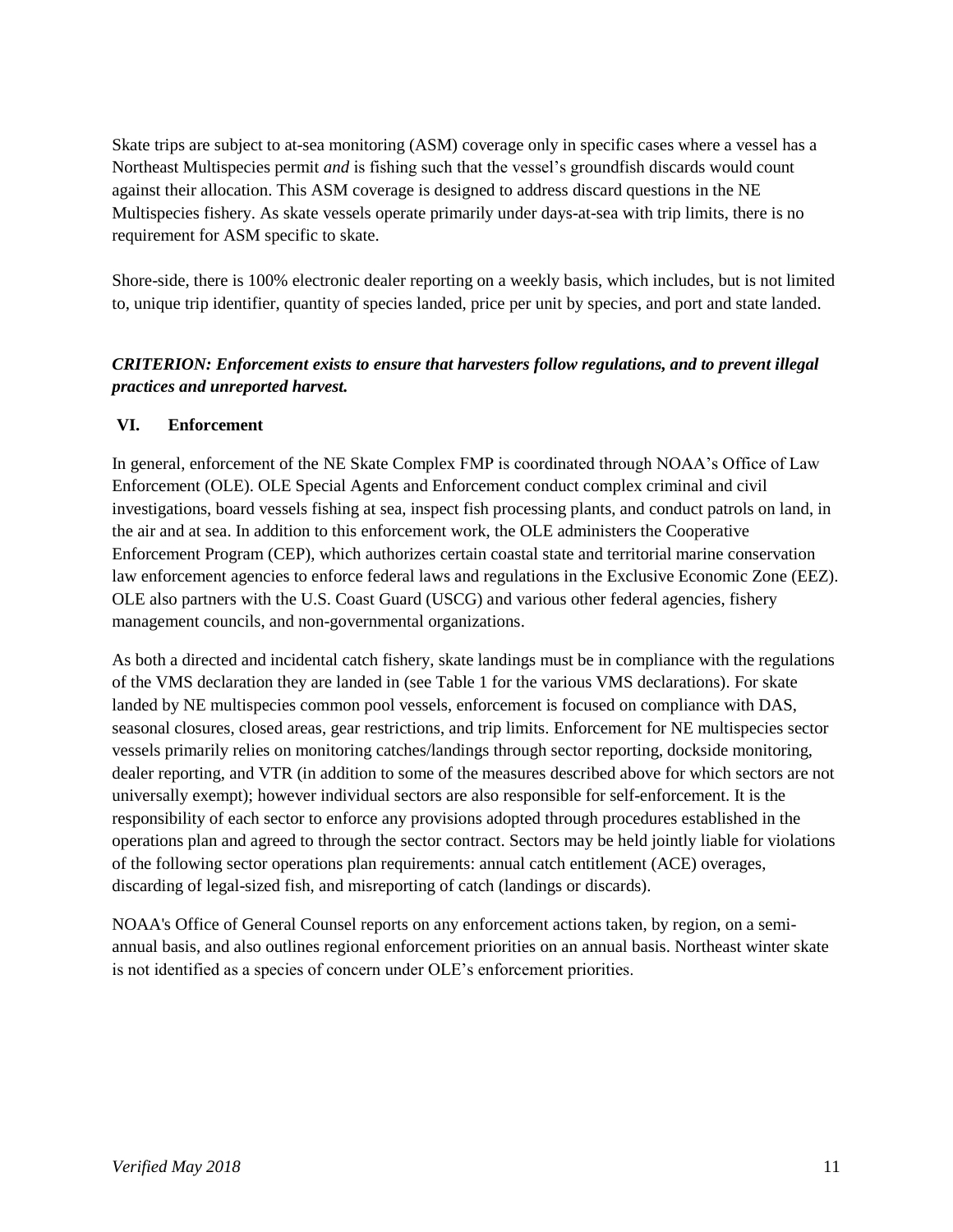#### **VII. References**

- Curtis, Tobey; Sosebee, Katherine. 2016. Landings Composition of the Northeast US Skate, Rajidae, Wing Fishery, and the Effectiveness of Prohibited Species Regulations. *Marine Fisheries Review*. 77(4): 1-8. Available: [https://www.researchgate.net/publication/295546372\\_Landings\\_Composition\\_of\\_the\\_Northeast\\_US\\_](https://www.researchgate.net/publication/295546372_Landings_Composition_of_the_Northeast_US_Skate_Rajidae_Wing_Fishery_and_the_Effectiveness_of_Prohibited_Species_Regulations) Skate Rajidae Wing Fishery and the Effectiveness of Prohibited Species Regulations
- Fiorelli, P.M. 2008. New England Fisheries Management Council Process. Presentation to the Marine Resource Education Program. January 21-23, 2008, West Greenwich, Rhode Island.
- Greater Atlantic Regional Fisheries Office. 2016. Northeast Skate Information Sheet (17 August 2016): Available:<https://www.greateratlantic.fisheries.noaa.gov/regs/infodocs/neskateinfosheet.pdf>
- Greater Atlantic Regional Fisheries Office. 2017. Northeast Skate Complex. Available: <https://www.greateratlantic.fisheries.noaa.gov/sustainable/species/skate/>
- National Marine Fisheries Service. 2003. Magnuson-Stevens Fishery Conservation and Management Act Provisions; Fisheries of the Northeastern United States; Northeast (NE) Skate Complex Fishery; Original Fisheries Management Plan. Available: [http://s3.amazonaws.com/nefmc.org/FINAL.Skate-](http://s3.amazonaws.com/nefmc.org/FINAL.Skate-FMP.EIS.FINAL.VOL.I.pdf)[FMP.EIS.FINAL.VOL.I.pdf](http://s3.amazonaws.com/nefmc.org/FINAL.Skate-FMP.EIS.FINAL.VOL.I.pdf)
- National Marine Fisheries Service. 2008. Magnuson-Stevens Fishery Conservation and Management Act Provisions; Fisheries of the Northeastern United States; Northeast (NE) Skate Complex Fishery; Amendment 1. 50 CFR 648 (28 January 2008): 070627217–7523–02. Available: [http://s3.amazonaws.com/nefmc.org/SBRM\\_Omnibus\\_Final\\_Rule.pdf](http://s3.amazonaws.com/nefmc.org/SBRM_Omnibus_Final_Rule.pdf)
- National Marine Fisheries Service. 2009. Magnuson-Stevens Fishery Conservation and Management Act Provisions; Fisheries of the Northeastern United States; Northeast (NE) Skate Complex Fishery; Amendment 3. 50 CFR 648 (16 June 2010): 080228326–0108–03. Available: [http://s3.amazonaws.com/nefmc.org/SkateA3\\_FinalRule\\_75FR34049.pdf](http://s3.amazonaws.com/nefmc.org/SkateA3_FinalRule_75FR34049.pdf)
- National Marine Fisheries Service. 2011. Magnuson-Stevens Fishery Conservation and Management Act Provisions; Fisheries of the Northeastern United States; Northeast (NE) Skate Complex Fishery; Framework Adjustment 1. 50 CFR 648 (17 May 2011): 110218142–1276–02. Available: [http://s3.amazonaws.com/nefmc.org/slfw1final\\_rule.pdf](http://s3.amazonaws.com/nefmc.org/slfw1final_rule.pdf)
- National Marine Fisheries Service. 2014. Magnuson-Stevens Fishery Conservation and Management Act Provisions; Fisheries of the Northeastern United States; Northeast (NE) Skate Complex Fishery; Framework Adjustment 2. 50 CFR 648 (29 August 2014): 140220160–4692–02. Available: <http://s3.amazonaws.com/nefmc.org/140829.Final-Rule-FW2.pdf>
- National Marine Fisheries Service. 2016. Magnuson-Stevens Fishery Conservation and Management Act Provisions; Fisheries of the Northeastern United States; Northeast (NE) Skate Complex Fishery; Framework Adjustment 3. 50 CFR 648 (17 August 2016): 160301164–6694–02. Available: <http://s3.amazonaws.com/nefmc.org/Final-Rule-Skate-FW3.pdf>